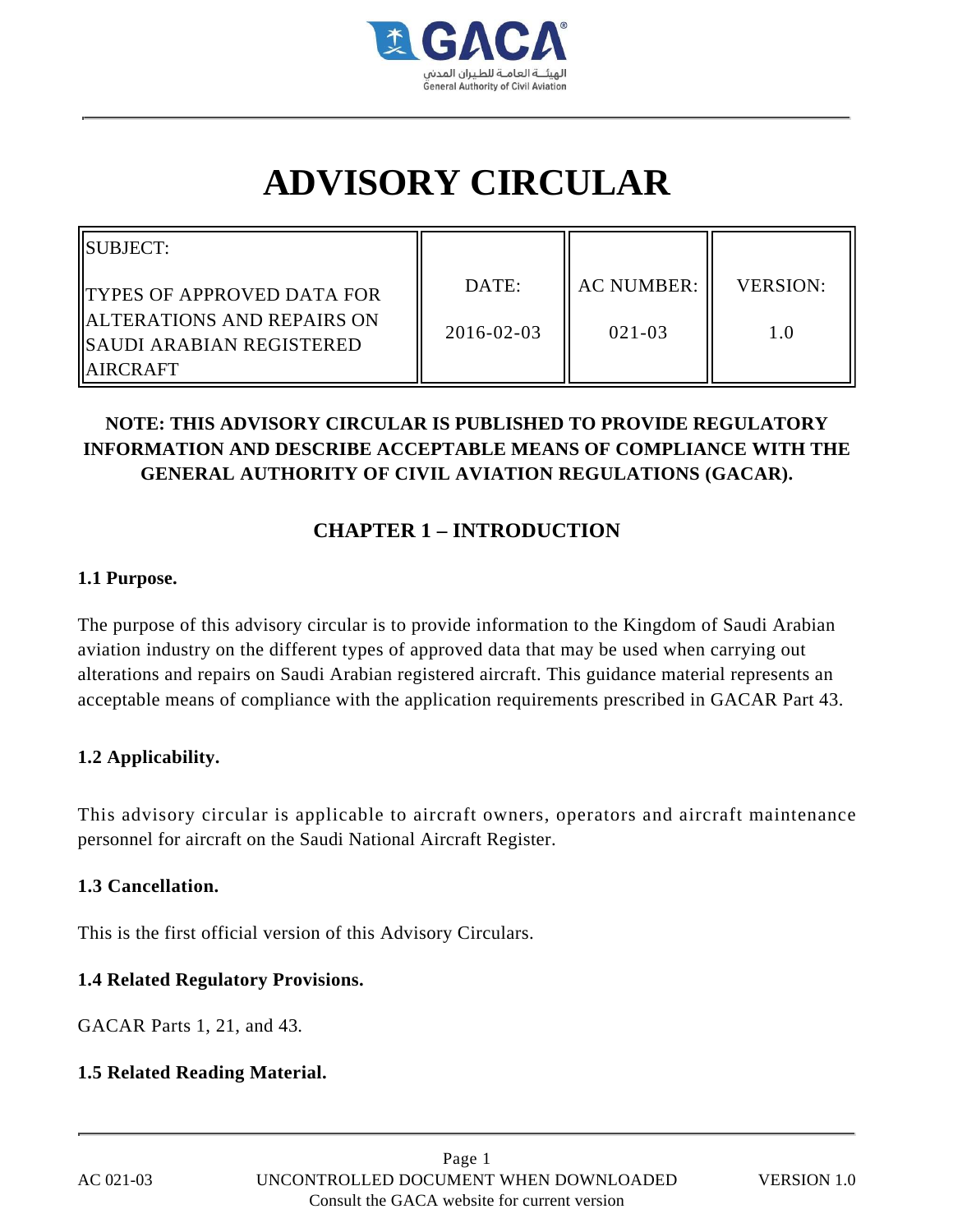

None.

### **1.6 Definitions of Terms Used in this Advisory Circular.**

Affected parties should refer to Subpart A of GACAR Part 1 for a full listing of defined terms used in the new GACAR. Many new or revised definitions have been added to the GACAR. This Advisory Circular does not introduce any new terms.

### **1.7 Approval.**

This Advisory Circular has been approved for publication by the Assistant President, Safety, Security and Air Transport Sector of the General Authority of Civil Aviation.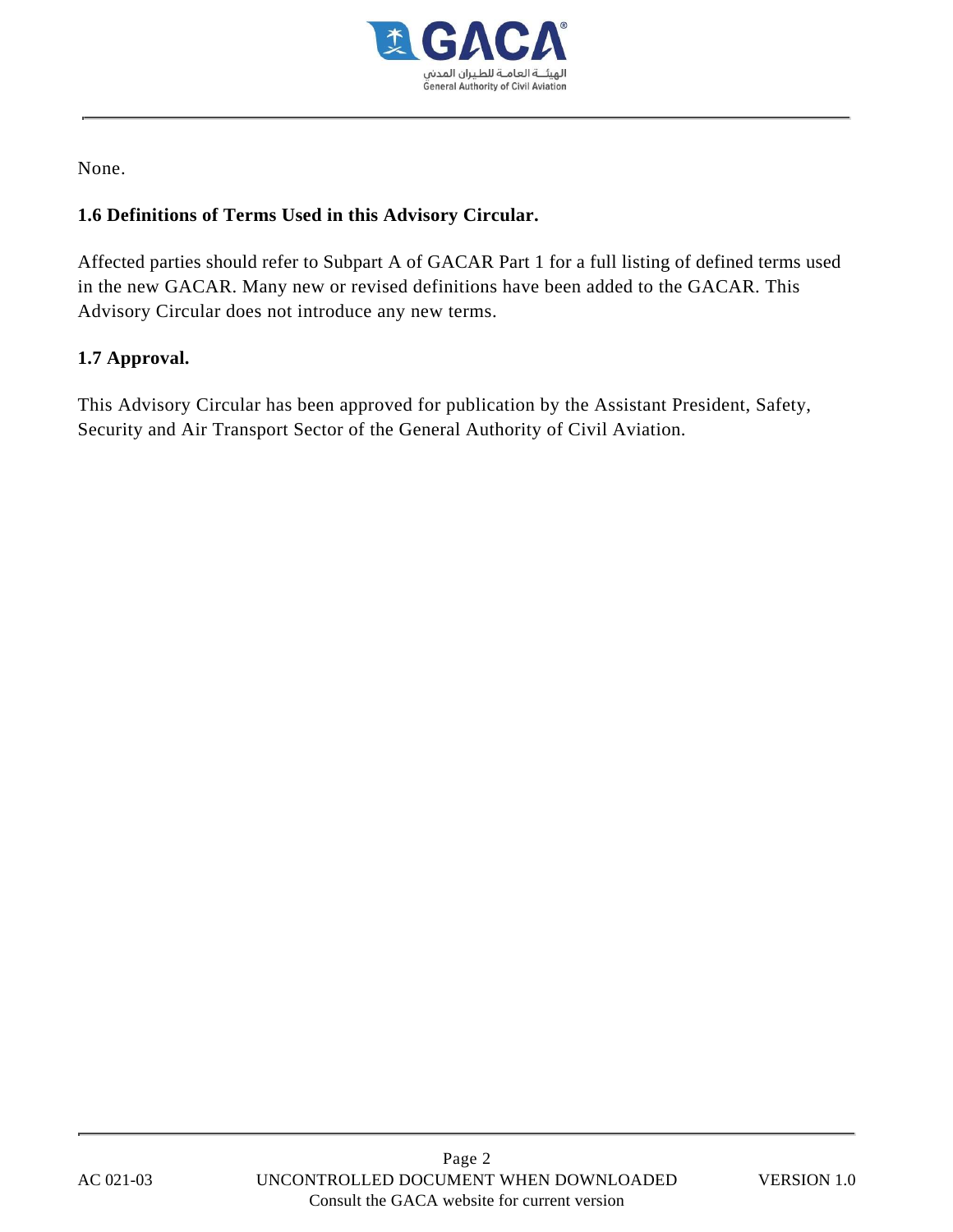

# **CHAPTER 2 – TYPES OF APPROVED DATA FOR ALTERATIONS AND REPAIRS**

#### **2.1 General.**

This chapter summarizes the types of data that have been determined by the President to be "Approved Data". These types of data may be used as the basis for alterations and repairs to Saudi Arabian registered aircraft under GACAR Part 43. Table 2-1 summarizes the different types of approved data and indicates whether they can be used for alterations and repairs under the regulatory provisions of GACAR Part 43.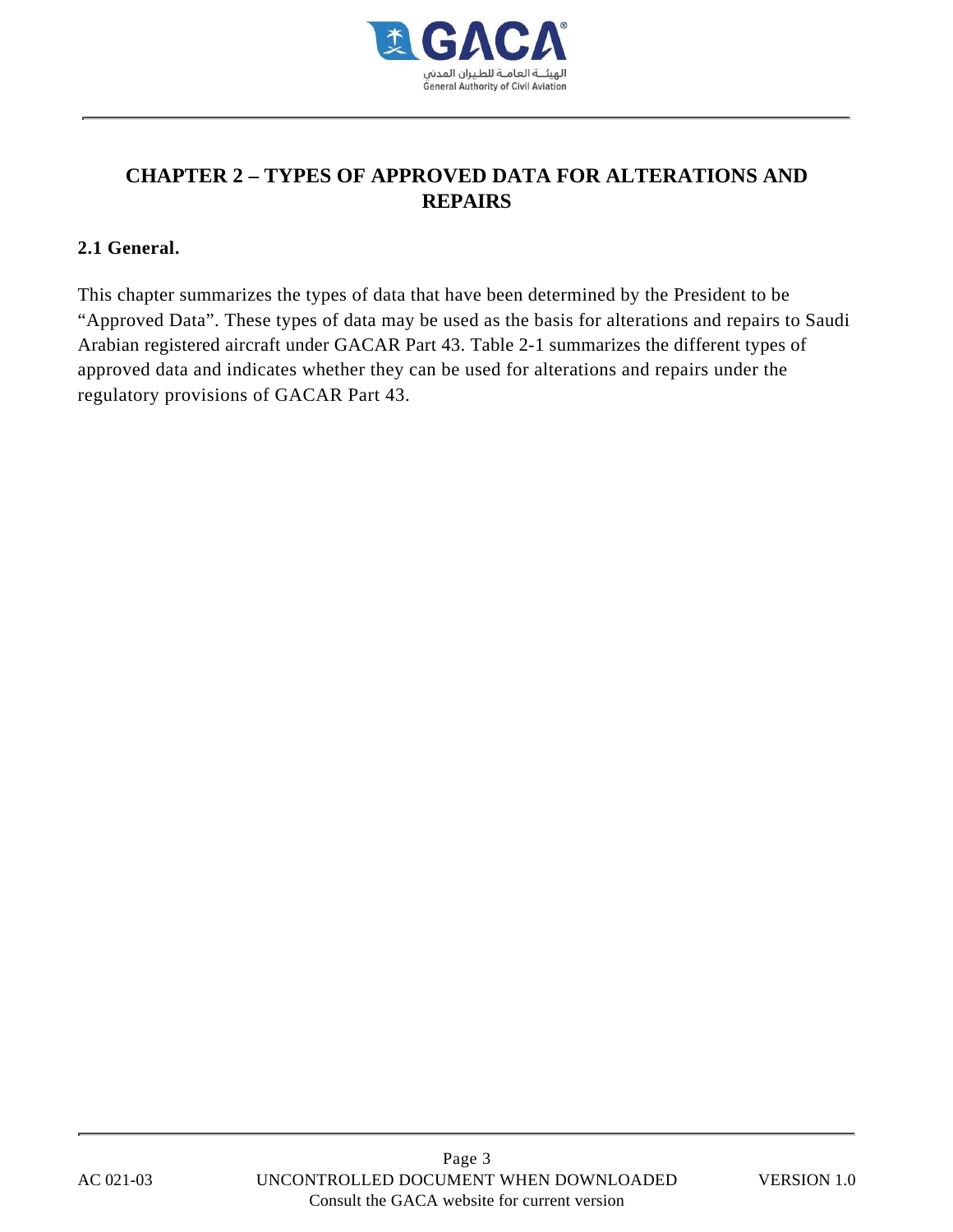

# **Table 1 - Types of Approved Data for Alterations and Repairs on Saudi Arabian Registered Aircraft**

| <b>Type of Approved Data</b><br>(i.e. Approval type)                                                                         | Can be used for Alterations and Repairs?<br>[i.e. meets GACAR $§$ 43.21(a)]                 |
|------------------------------------------------------------------------------------------------------------------------------|---------------------------------------------------------------------------------------------|
| <b>FAA STC</b>                                                                                                               | Yes<br>(except for the few exceptions listed in GACAR Part 21)                              |
| <b>EASA STC</b>                                                                                                              | Yes<br>(only when validated by GACA under GACAR Part 21)                                    |
| AD issued by the FAA                                                                                                         | Yes                                                                                         |
| AD issued by the CAA of the<br>State-of-Design                                                                               | Yes                                                                                         |
| Manufacturer's Major Design Change<br>Documentation<br>(e.g. EASA Major Change Approval, SB)                                 | Yes<br>(only when approved by FAA or validated by GACA)                                     |
| Manufacturer's Continued Airworthiness<br>Documentation<br>(e.g. SRM, SB)                                                    | Yes<br>(only when approved by the CAA of the State-of-Design)                               |
| Repair design approvals issued by<br>designee working for a US aircraft<br>manufacturer<br>(using FAA form 8100-9 or 8110-3) | Yes                                                                                         |
| Other foreign repair design approvals                                                                                        | Yes<br>(only when validated by the GACA or the FAA)                                         |
| FAA AC 43.13-1 & -2                                                                                                          | Yes<br>(but only under certain specified conditions as prescribed in<br>the subject FAA AC) |
| Repair Data Issued Under FAA SFAR 36<br>Authorizations                                                                       | No                                                                                          |
| Statements of Compliance made by FAA<br>engineering designee individuals<br>(e.g. FAA Form 8110-3 issued by DER)             | No                                                                                          |
| Statements of Compliance made by FAA<br>engineering designee organization<br>(e.g. DAS, ODA)                                 | Yes (for repairs only)                                                                      |

 $\bar{1}$